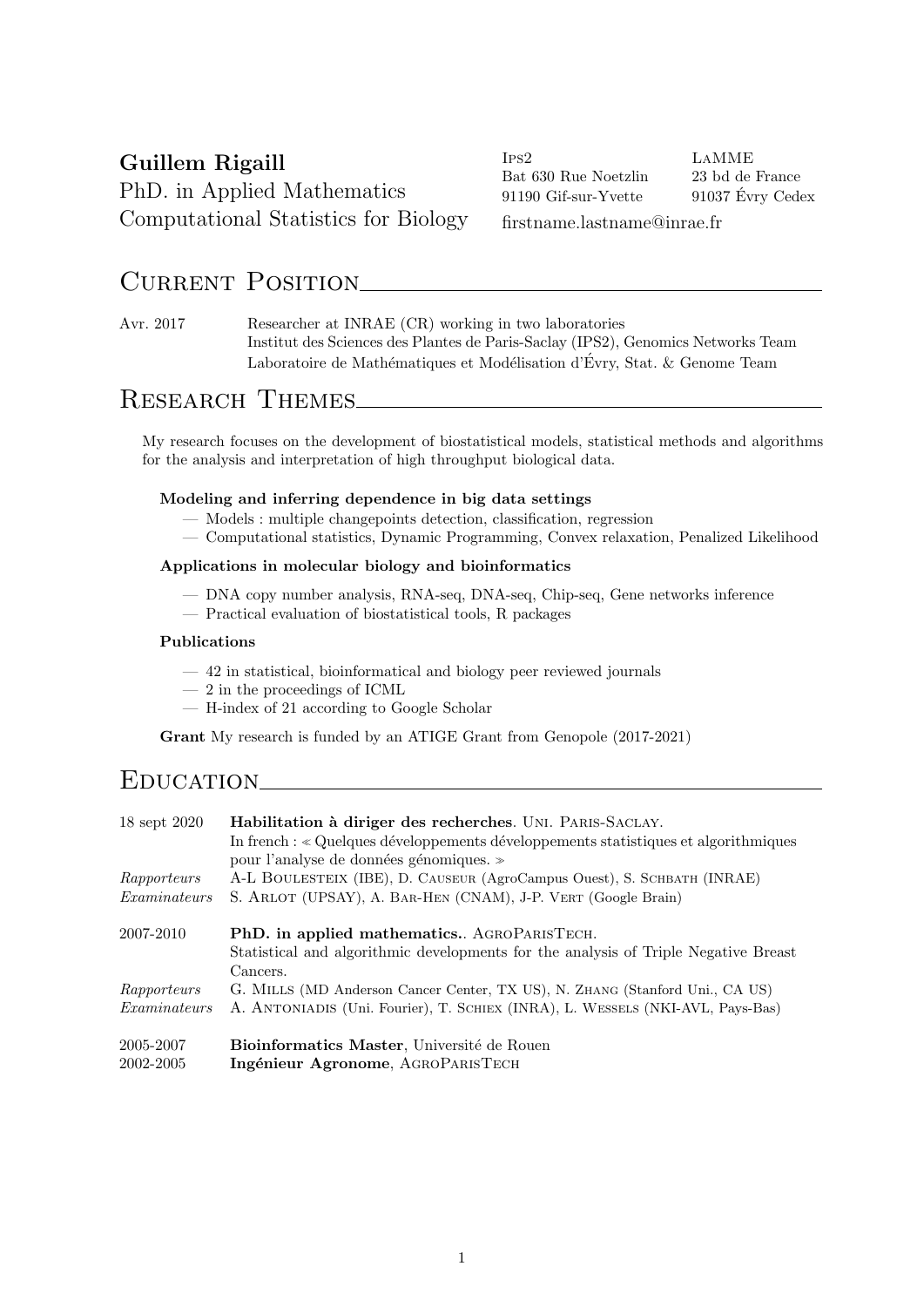## SCIENTIFIC EXPERIENCE

| 2012-2017 | <b>Assistant Professor</b>                                                              |
|-----------|-----------------------------------------------------------------------------------------|
|           | Evry University (UEVE), Excellence Research Chair from INRA.                            |
|           | Institut des Sciences des Plantes de Paris-Saclay (IPS2)                                |
|           | Statistical and algorithmic developments for the analysis of high throughput biological |
|           | data.                                                                                   |
| 2011      | <b>Post-doc</b> , NKI-AVL, Amsterdam, Pays-Bas                                          |
|           | Bioinformatics and Statistics group, supervised by L. WESSELS                           |
|           | Statistical and algorithmic developments for the analysis of capture DNA-seq data.      |
| 2007-2010 | PhD. Student                                                                            |
|           | Institut Curie, Translational Department                                                |
|           | U900 INSERM/Institut Curie/Mines ParisTech                                              |
|           | Unité MIA Paris AGROPARISTECH/INRA.                                                     |
|           | Statistical and algorithmic developments for the analysis of Triple Negative Breast     |
|           | $\rm{Cancers.}$                                                                         |

# SOME RECENT PUBLICATIONS

| 2020 | Fast tree aggregation for consensus hierarchical clustering. A. Hulot, J. Chiquet, F.<br>Jaffrézic, and G. Rigaill.<br><b>BMC</b> bioinformatics                                                                                                                                                                                          |
|------|-------------------------------------------------------------------------------------------------------------------------------------------------------------------------------------------------------------------------------------------------------------------------------------------------------------------------------------------|
| 2020 | A log-linear time algorithm for constrained changepoint detection. T. Hocking,<br>G. Rigaill, P. Fearnhead, and G. Bourque.<br>Journal of Machine Learning Research                                                                                                                                                                       |
| 2019 | New efficient algorithms for multiple change-point detection with reproducing kernels.<br>A. Celisse, G. Marot, M. Pierre-Jean, and G. Rigaill.<br><b>Computational Statistics and Data Analysis</b>                                                                                                                                      |
| 2018 | Changepoint detection in the presence of outliers. P. Fearnhead and G. Rigaill.<br>Journal of the American Statistical Association                                                                                                                                                                                                        |
| 2016 | Synthetic data sets for the identification of key ingredients for rna-seq differential<br>analysis. G. Rigaill, S. Balzergue, V. Brunaud, E. Blondet, A. Rau, O. Rogier, J. Caius,<br>C. Maugis-Rabusseau, L. Soubigou-Taconnat, S. Aubourg, L. Claire, M.L. Martin-<br>Magniette, and E. Delannoy.<br><b>Briefings in Bioinformatics</b> |
| 2015 | Fast tree inference with weighted fusion penalties. J. Chiquet, P. Gutierrez, and<br>G. Rigaill.<br>Journal of Computationnal and Graphical Statistics                                                                                                                                                                                    |

### SCIENTIFIC EVENTS

In 2019, I co-organized a workshop on Changepoint and anomaly detection in big data settings in Paris, with Idris Eckley, Paul Fearnhead and Stéphane Robin : [https://www.statscale.org/changepoint-workshop-2019.](https://www.statscale.org/changepoint-workshop-2019)

I am part of the organisation comitee of NetBIO : [https://mia.toulouse.inra.fr/NETBIO.](https://mia.toulouse.inra.fr/NETBIO) The goal of this work group is to create a space to discuss statistical and bioinformatic methods for the construction and analysis of graphs and discuss the underlying mathematical or computationnal models and their adequacy to adress biological questions.

I am co-organizing the Math For Genomics seminar with C. Ambroise and V. Runge : <https://mathforgenomics.github.io/projet/>